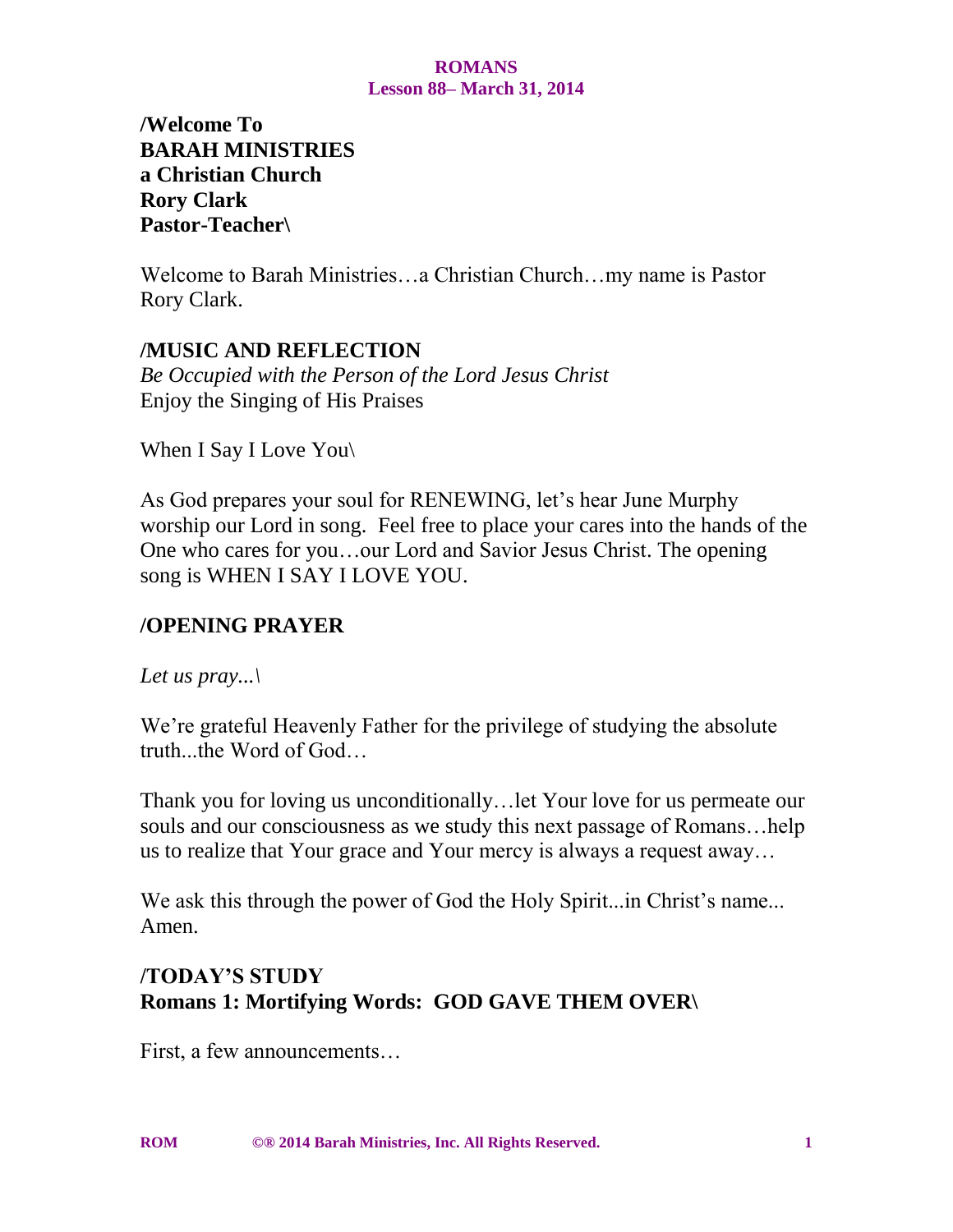#### **/ANNOUNCEMENTS\**

/Mark Your Calendars! The next Lord's Supper Celebration is April 20, 2014 Part of The Resurrection Day Celebration Bring Friends!\

/Mark Your Calendars! Face-to-Face Teaching Next Week On Sunday – Regular Times Hilton Chandler April 6, 2014 9:00AM – 11:30AM\

/Mark Your Calendars! Deacon's Meeting April 6, 2014 12:00P to 2:00P\

/Yard Sale April 12 At the Future Home of Barah Ministries 573 E. Guadalupe Road in Gilbert, AZ Donations Needed Contact Mike Embree\

/We're Moving to a New Location! Target Date is April 27 1220 S. Alma School Road (Alma School and Southern) Suite 201 Mesa, AZ\

We signed a three-year lease. We have many new expenses. Insurance. Internet. Alarm System. Increased Rent. Furniture. Welcome to being a real church!

/Congratulations! Joel Perkosky Passed the Test to Become

**ROM ©® 2014 Barah Ministries, Inc. All Rights Reserved. 2**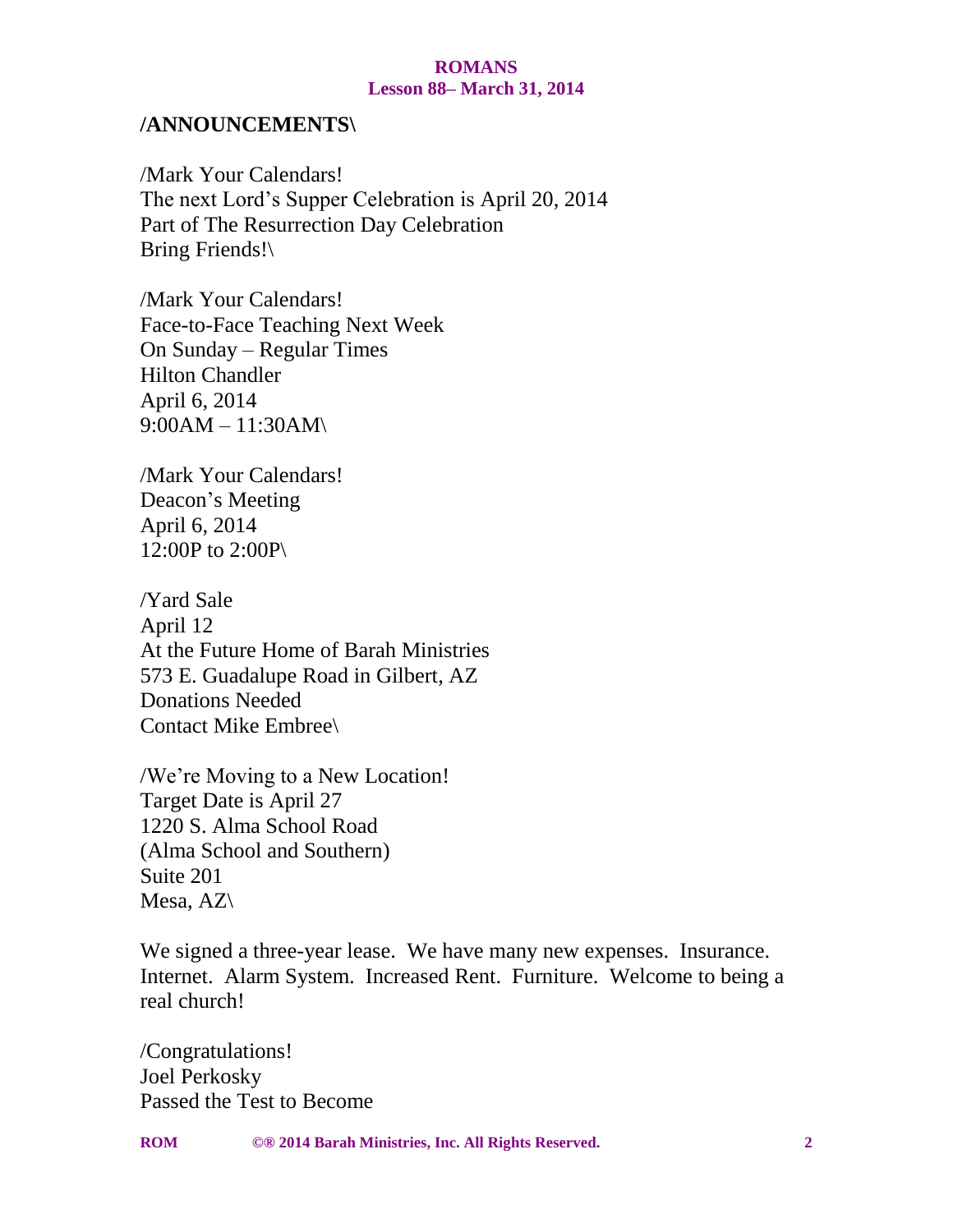a State Farm Agent!\

Let's take the offering.

/Let's remember to give with the motivation suggested in Scripture

2CO 9:7 *Each one must do just as he has purposed in his heart, not grudgingly or under compulsion, for God loves a cheerful (grace oriented) giver.\*

Welcome up Deacon Denny Goodall.

# **/TODAY'S OFFERING**

Deacon Denny Goodall\

/Barah Ministries Financial Policy

Even though we are sanctioned by God to charge for the things we provide so you can worship God, we choose not to exercise our right. Therefore no price appears on any material from Barah Ministries so that anyone who desires biblical teaching may have it free of charge.\

/Barah Ministries Financial Policy

Even though the materials we provide are free of charge, they are not free of cost. We appreciate it when the Word of God motivates you to give financial support so as to provide biblical teaching, both for yourself and for others.\

# **/OFFERING VERSE**

### ROM 1:20

*For since the creation of the world His invisible attributes, His eternal power and divine nature, have been clearly seen, being understood through what has been made, so that they are without excuse.\*

# **/OFFERING**

*Awesome is the Lord Most High\*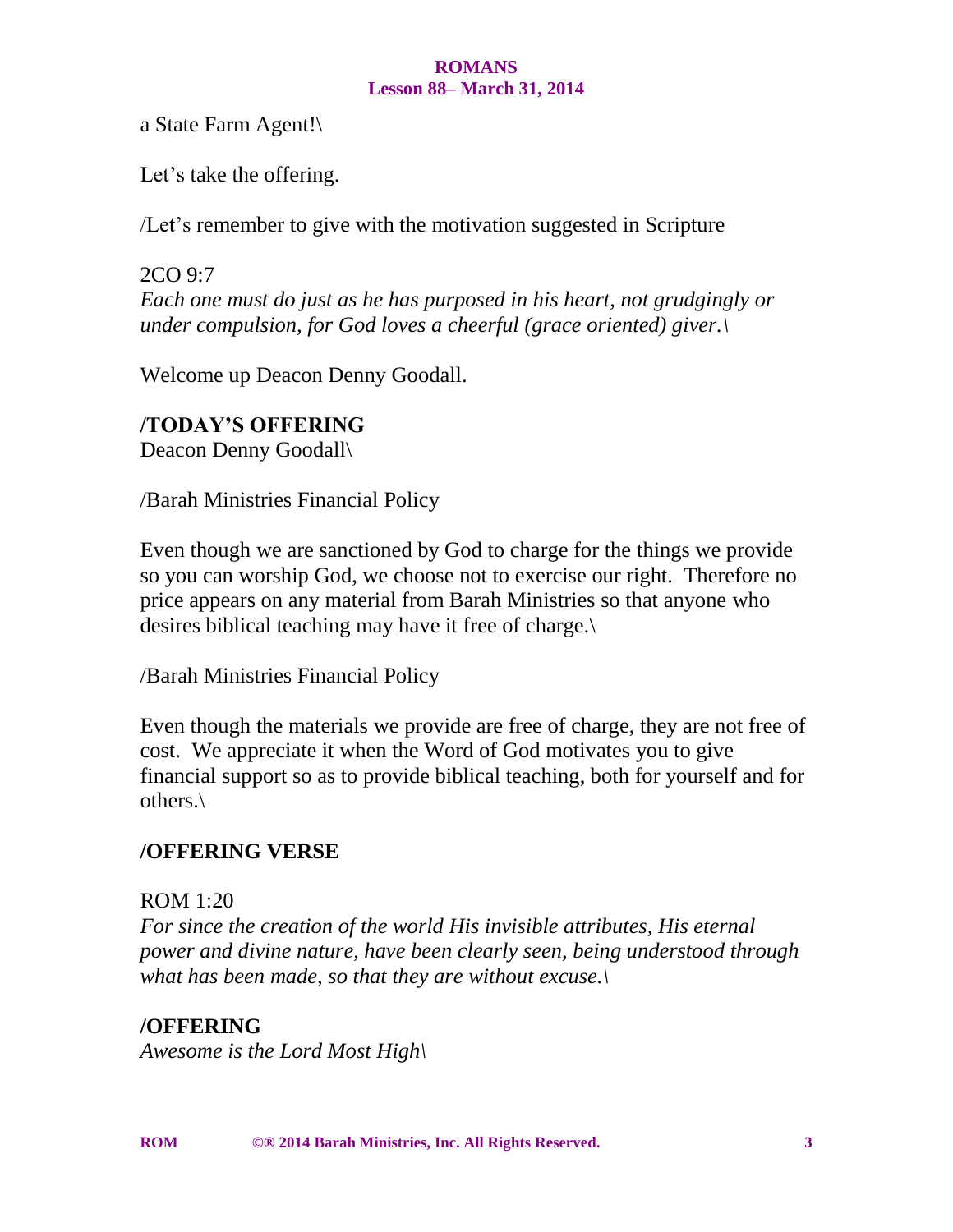# **/TODAY'S STUDY Romans 1: Mortifying Words: GOD GAVE THEM OVER\**

To the resident members of Barah Ministries *and* to the non-resident members of Barah Ministries, dispersed far and wide throughout the world…**grace and peace** to you from God the Father…from God the Son…from God the Holy Spirit… and from the Lord and Savior Jesus Christ.

You are the object of God's unconditional love. Every Day is a great day to celebrate His love for us…First Corinthians, Chapter 13, Verse 13c…

/1CO 13:13c *…and the greatest of these (faith, hope and love) is unconditional love.\*

God loves you unconditionally…which means He will never love you more than He loves you now…He will never love you less than He loves you now…and there is nothing you can do to change His love for you. You cannot disappoint God…ever…you are the object of His unconditional love for all eternity. God created you…you are His creature…and His love for you has no requirements. It is one of the greatest gifts you will ever receive.

I ran this definition of unconditional love by a Christian this week, as if, by the way, that a love as magnificent as God's love could be defined, and he balked at the idea that God is not ever disappointed in us. He compared God's love to the love of a parent. We love our kids when they do good things, and of course when they do lousy things, we are disappointed. I can assure you of two things. First, that is NOT God's unconditional love for us…and second, if that's the way you parent your children, you better get to parenting school pretty fast. That is absolutely not the message of love we want to send to our kids. Little wonder why it takes years to unscrew the heads of people who have been raised that way to help them realize that there is a wonderful life beyond right and wrong, and a wonderful life beyond a "rules orientation." It's a life called liberty. Galatians, Chapter 5, Verse 1…

/GAL 5:1

*It was for freedom that (the Lord Jesus) Christ set us free; therefore keep standing firm (in the freedom) and do not be subject again to a yoke of slavery.\*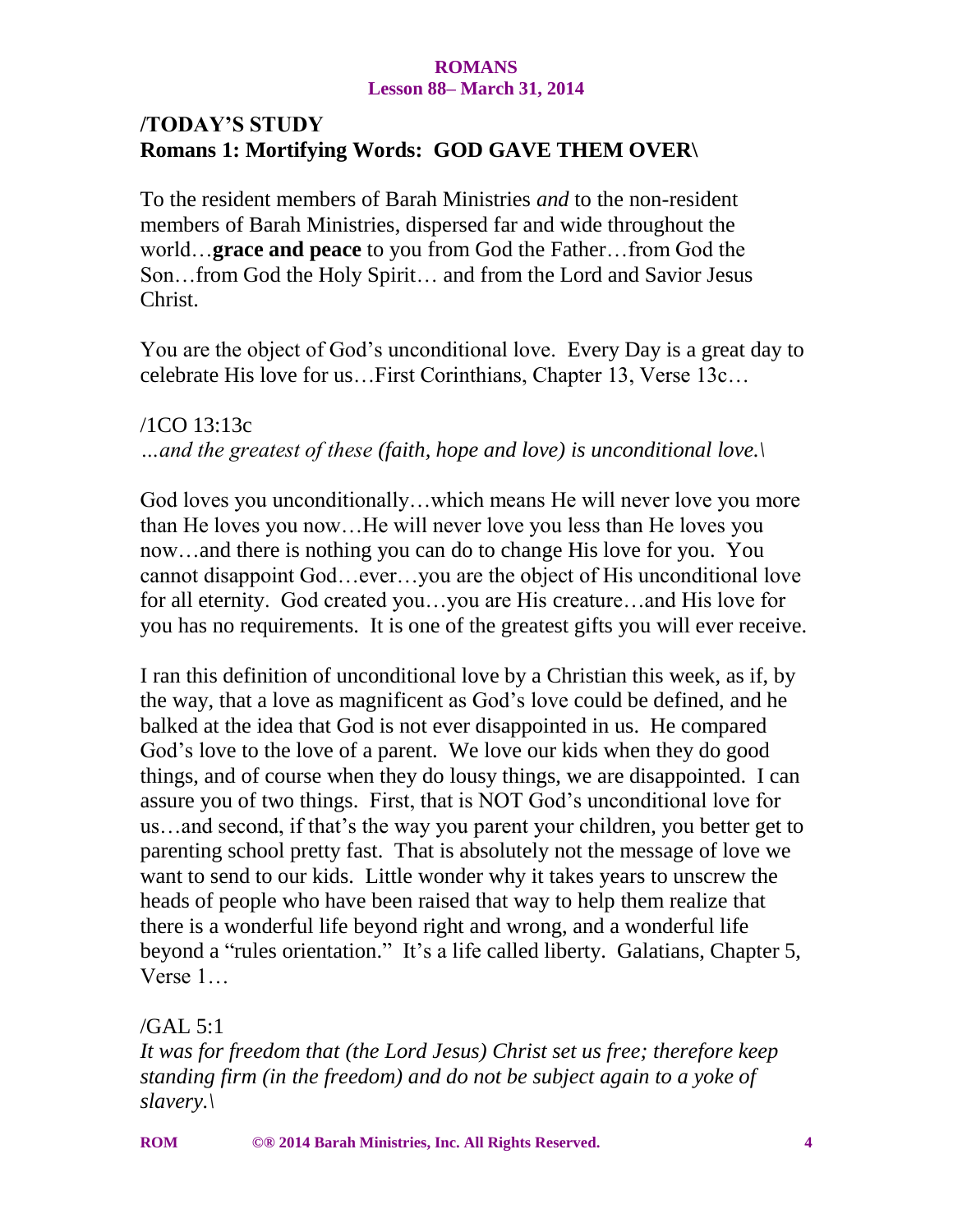We are the victims of God's love. We can jump for joy as believers in Christ the day we finally understand how much God loves us. We are in an unbreakable relationship with the Sovereign of the Universe, the Lord Jesus Christ, and we did not get there by our own works. Titus, Chapter 3, Verses 3 to 7 say this…

# /TIT 3:3

*For we (believers in Christ) also once were foolish ourselves (while unbelievers), disobedient, deceived, enslaved to various lusts and pleasures, spending our life in malice and envy, hateful, hating one another.\*

### /TIT 3:4

*But when the kindness of God our Savior (the Lord Jesus Christ) and His (unconditional) love for mankind appeared…\*

### /TIT 3:5

*He (God the Father) saved us, not on the basis of deeds which we have done in (self)-righteousness, but according to His mercy, by the washing of regeneration and (through) renewing by the (baptism of God the) Holy Spirit…\*

### /TIT 3:6

*…whom He (God the Father) poured out upon us richly through (the Lord) Jesus Christ our Savior…\*

### /TIT 3:7

*…so that being justified by His (God the Father's) grace we would be made heirs according to the hope of eternal life.\*

Freedom. Expressed this way…GOD GAVE THEM OVER…the eerie "Ouch" of our next passage of study…Romans, Chapter 1, Verses 24 to 32…

### /ROM 1:24

*Therefore GOD GAVE THEM OVER (those practicing ungodliness and unrighteousness) in the lusts of their hearts to impurity, so that their bodies would be dishonored among them.\*

### /ROM 1:25

**ROM ©® 2014 Barah Ministries, Inc. All Rights Reserved. 5**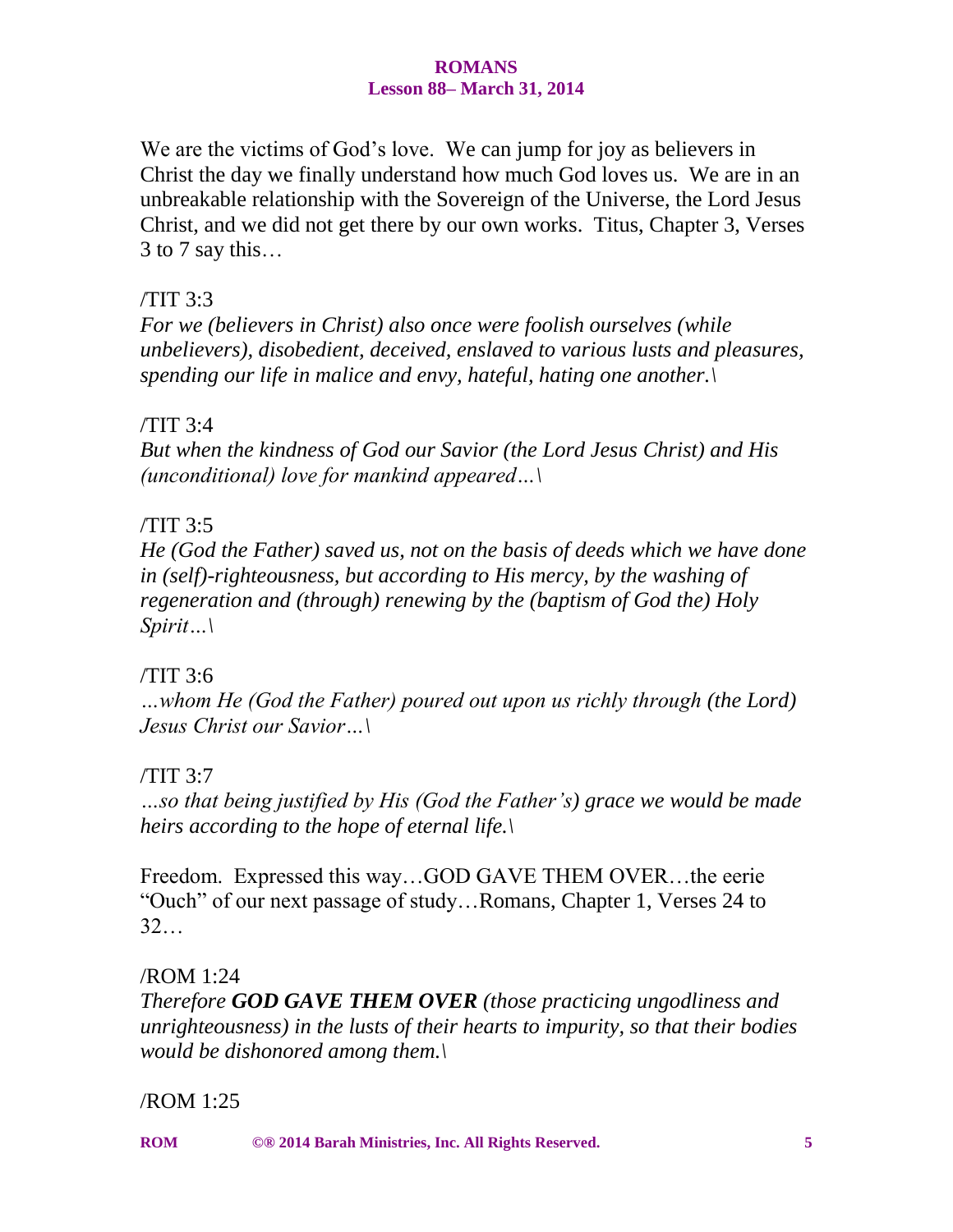*For they (those practicing ungodliness and unrighteousness) exchanged the truth of God for a lie, and worshiped and served the creature rather than the Creator, who is blessed forever. Amen.\*

### /ROM 1:26

*For this reason (the worship of creatures rather than the Creator) GOD GAVE THEM OVER to degrading passions; for their women exchanged the natural function for that which is unnatural…\*

### /ROM 1:27

*…and in the same way also the men abandoned the natural function of the woman and burned in their desire toward one another, men with men committing indecent acts and receiving in their own persons the due penalty of their error.\*

### /ROM 1:28

*And just as they did not see fit to acknowledge God any longer, GOD GAVE THEM OVER to a depraved mind, to do those things which are not proper…\*

### /ROM 1:29

*…being filled with all unrighteousness, wickedness, greed, evil; full of envy, murder, strife, deceit, malice; they are gossips…\*

### /ROM 1:30

*…slanderers, haters of God, insolent, arrogant, boastful, inventors of evil, disobedient to parents…\*

### /ROM 1:31

*…without understanding, untrustworthy, unloving, unmerciful…\*

### /ROM 1:32

*…and although they know the ordinance of God, that those who practice such things are worthy of death, they not only do the same, but also give hearty approval to those who practice them.\*

All those of you who call yourselves "homosexuals," a meaningless term from my point of view…it's time to be on high alert…it's time to put down some of the lies and the misinformation from Satan's kingdom about a sin called homosexuality and to see what God really has to say about the sin of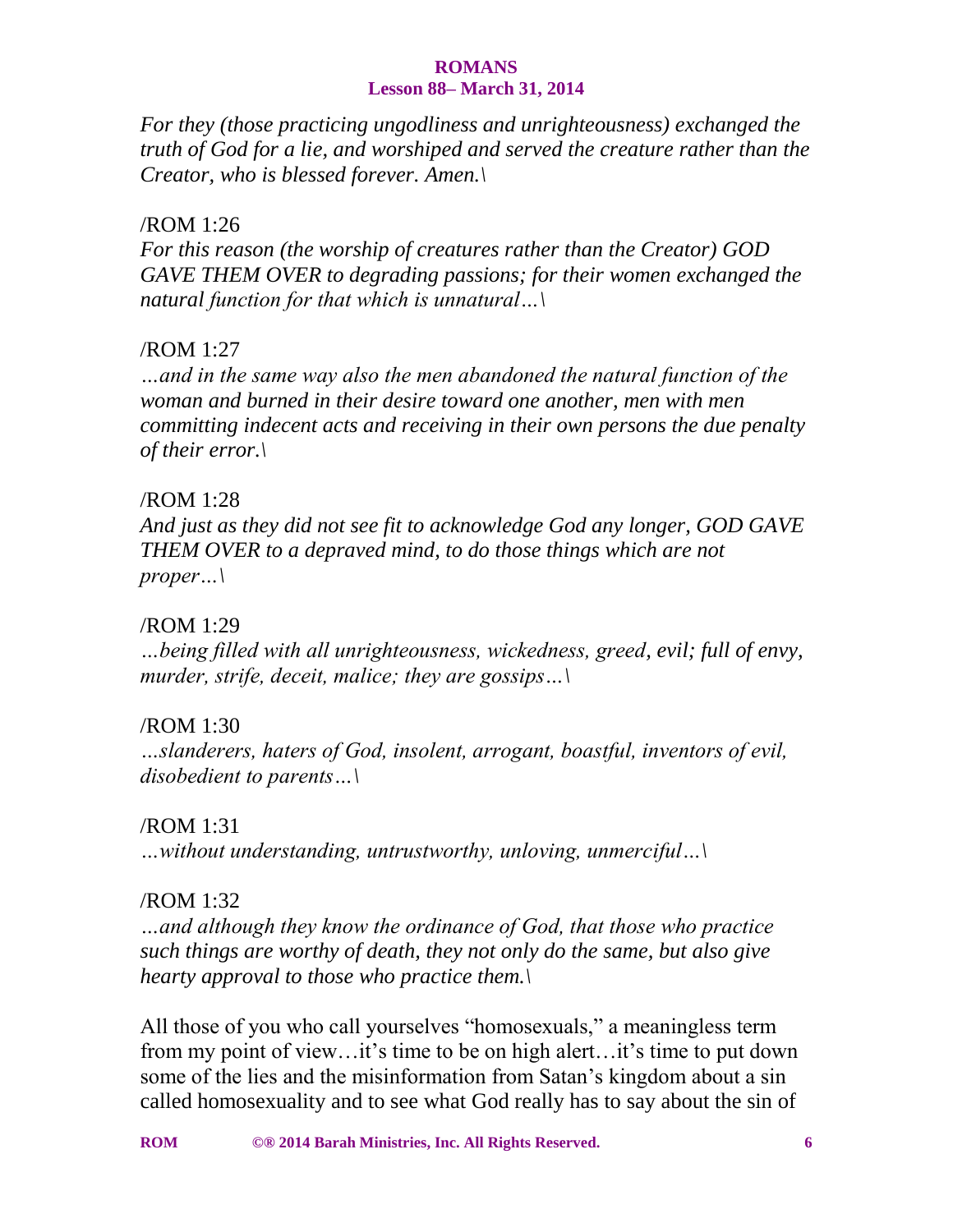homosexuality. And what Pastor Rory Clark has to say, not that you care, is that Satan has no right to turn a sin you commit into an identity. And when you allow yourself to be called a homosexual, you have labeled yourself with and identity that is a direct attack against the character and nature of God. Now it should not surprise you that Satan does this. If you tell a lie, you are a liar. If you commit adultery you are a cheater. If you steal, you are a thief. Satan always entices you to commit a sin then turns the sin into an identity. God does not do this. But he gets blamed for it quite often.

I want to make it clear that people are welcome at Barah Ministries, and with the Pastor of Barah Ministries at least, your sins are not an issue to me.

GOD GAVE THEM OVER…what happens when God leaves you to your own devices? What happens when God accepts your disobedience? What happens when you make up the rules?

#### /RICHARD LENSKI, SOCIOLOGIST

"Let go of God, and the very bottom of filth will be reached. Even the most unnatural will be called quite natural. The moment God is taken out of the control in men's life the stench of sexual aberration is bound to arise. Without God, sex runs wild."\

When God gives you over, it may be the worst thing that could ever happen to you. When God gives you over, and you follow your own counsel, the result ought to be perfect, not just acceptable…following yourself ought to be better than following God…but is it?

God's directs His wrath against ungodliness and unrighteousness…God's wrath is awful…both His wrath on earth and His wrath in eternity. It's funny. As believers in Christ, we fear divine discipline…turn to Hebrews, Chapter 12, Verse 5…

#### /HEB 12:5

*…and you have forgotten the exhortation which is addressed to you (believers in Christ) as sons, "MY SON, DO NOT REGARD LIGHTLY THE DISCIPLINE OF THE LORD, NOR FAINT WHEN YOU ARE REPROVED BY HIM…"\*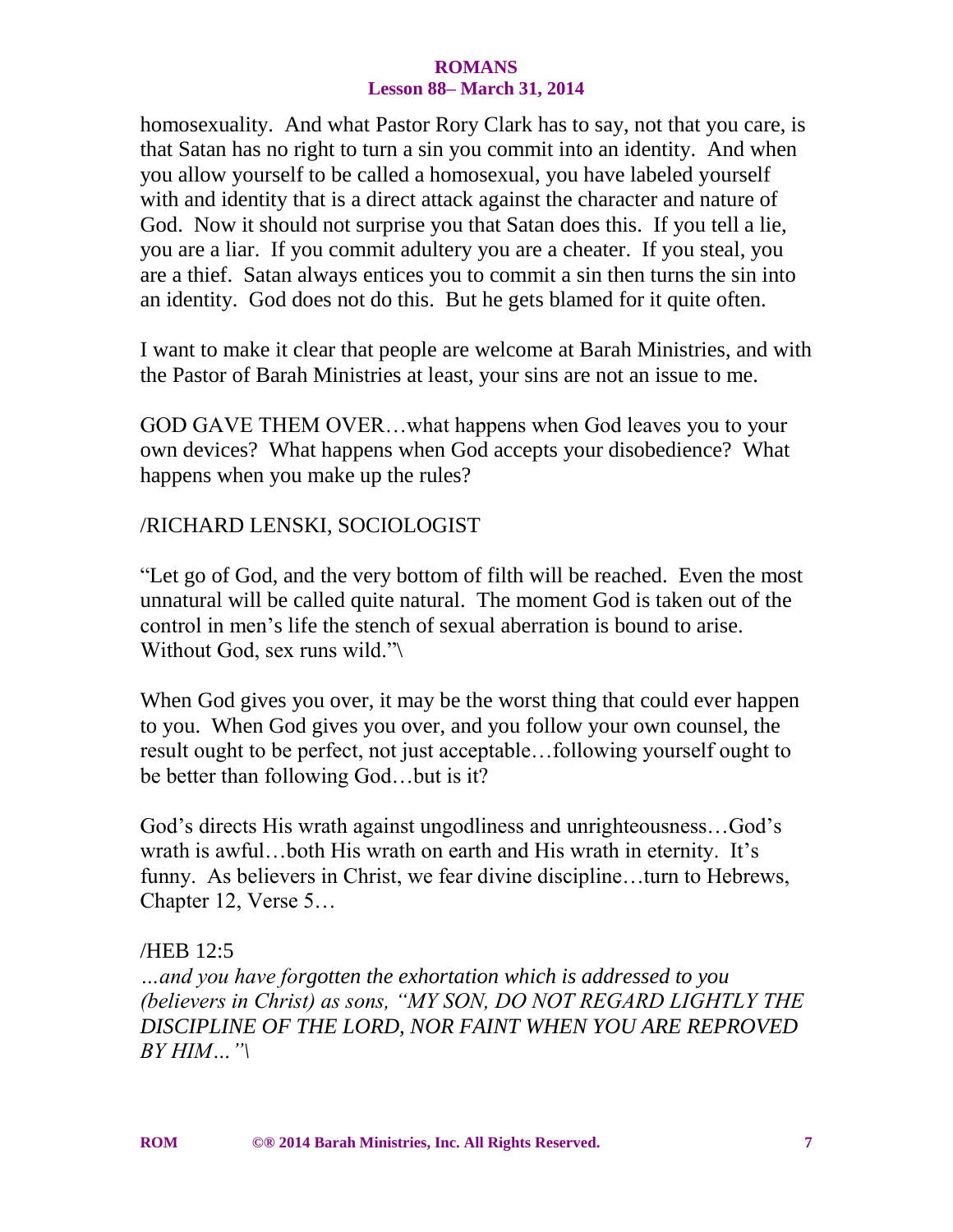/HEB 12:6

*"FOR THOSE WHOM THE LORD LOVES HE DISCIPLINES, AND HE SCOURGES EVERY SON WHOM HE RECEIVES."\*

### /HEB 12:7

*It is for discipline that you endure; God deals with you as with sons; for what son is there whom his father does not discipline?\*

### /HEB 12:8

*But if you are without discipline, of which all have become partakers, then you are illegitimate children and not sons.\*

Yet God's discipline should be encouraging to us, because it is an indication that we are sons. If we are sons, we have an inheritance! Then who is it that GOD TURNS OVER? Unbelievers, not sons! You believers in Christ are sons of the Living God! So relax! We fear divine discipline…we ought to fear it more if God turns us over to ourselves as He does with unbelievers! Take a five-minute break.

# **/BREAK**

*When I Think About Home\*

Welcome back!

Romans, Chapter 1, Verse 24 begins a passage where we hear the expression three times…an eerie expression…**GOD GAVE THEM OVER.**

/ROM 1:24 *Therefore GOD GAVE THEM OVER in the lusts of their hearts to impurity, so that their bodies would be dishonored among them.\*

The lusts of the heart are much deeper than the lusts of the flesh. The lusts of the heart will continue into all eternity…a desire that is never satiated. Turn to Second Thessalonians, Chapter 2, Verse 1…

/2TH 2:1

*Now we request you, brethren (believers in Christ), with regard to the coming of our Lord Jesus Christ and our gathering together to Him (at the second coming of Christ)…\*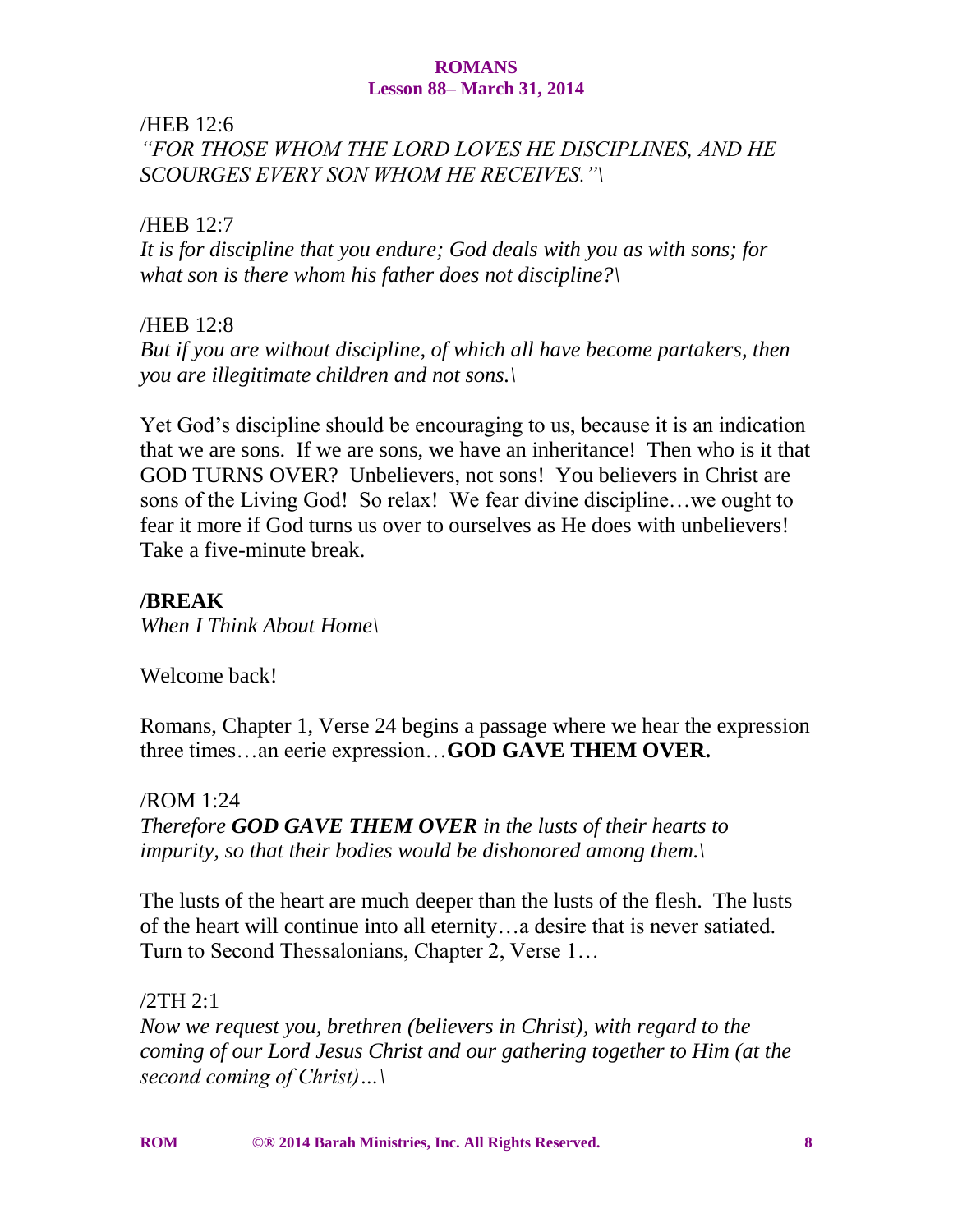## /2TH 2:2

*…that you not be quickly shaken from your composure or be disturbed either by a spirit (a man with a great personality) or a message or a letter as if from us, to the effect that the day of the Lord (the second coming of Christ) has come.\*

# /2TH 2:3

*Let no one in any way deceive you, for it (the second coming of Christ) will not come unless (three events occur…) the apostasy comes first, and the man of lawlessness is revealed (the Anti-Christ of the Tribulation), the son of destruction…\*

### /2TH 2:4

*…who opposes and exalts himself above every so-called god or object of worship, so that he takes his seat in the temple of God, displaying himself as being God.\*

# /2TH 2:5

*Do you not remember that while I was still with you, I was telling you these things?\*

### /2TH 2:6

*And you know what restrains him now, so that in his time he will be revealed.\*

# /2TH 2:7

*For the mystery (the secret power) of lawlessness is already at work; only He (God the Holy Spirit) who now restrains (has such power to restrain and) will do so (the restraining) until he is taken out of the way.\*

### /2TH 2:8

*Then that lawless one (the Anti-Christ) will be revealed whom the Lord will slay with the breath of His mouth and bring to an end by the appearance of His coming…\*

# /2TH 2:9

*…that is, the one whose coming is in accord with the activity of Satan, with all power and signs and false wonders…\*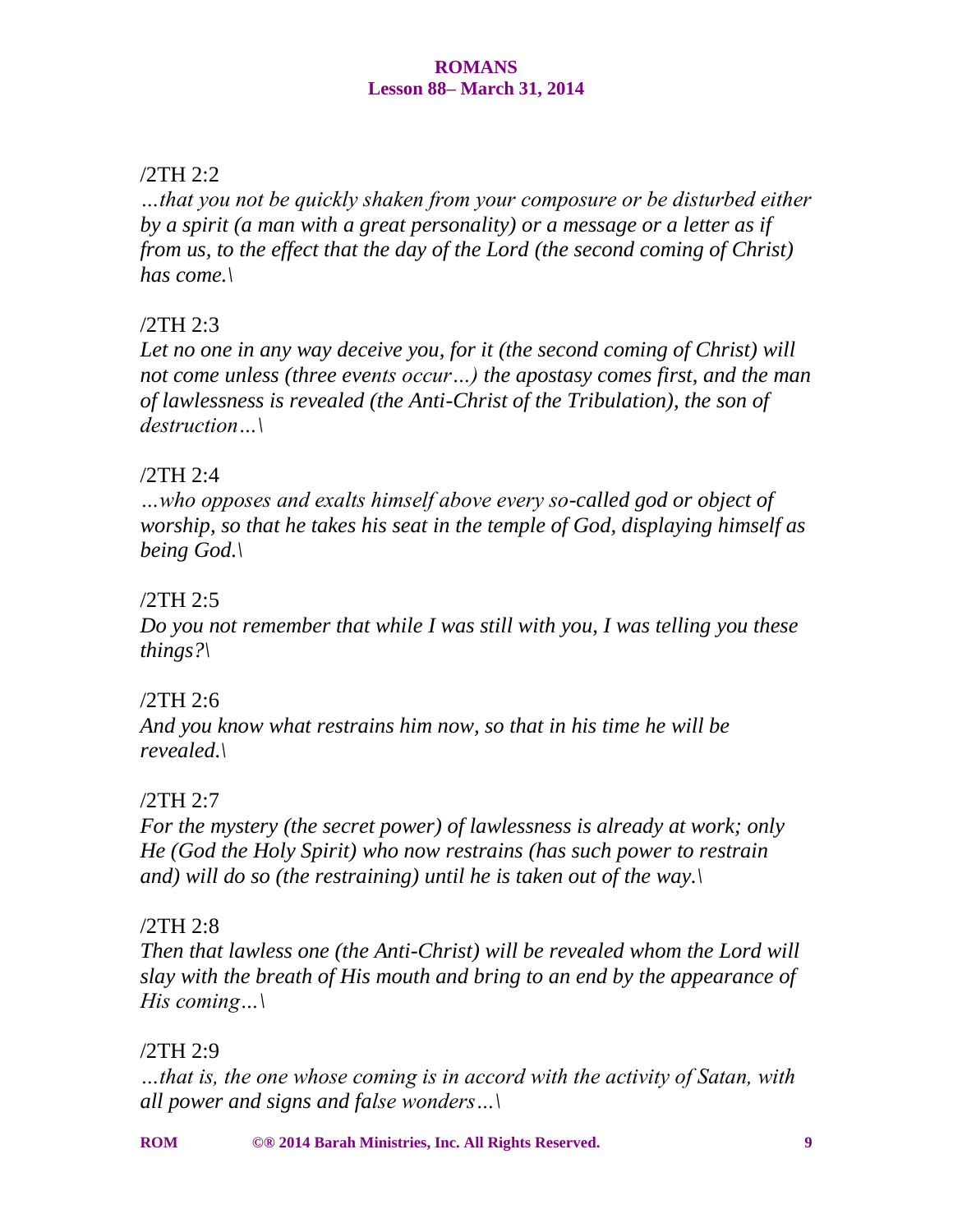/2TH 2:10

*…and with all the deception of wickedness for those who perish, because they did not receive the love of the truth so as to be saved.\*

/2TH 2:11

*For this reason God will send upon them a deluding influence so that they will believe what is false…\*

# **GOD GIVES THEM OVER**

/2TH 2:12

*…in order that they all may be judged who did not believe the truth, but took pleasure in wickedness.\*

Romans, Chapter 1, Verse 24…

/ROM 1:24 *Therefore GOD GAVE THEM OVER in the lusts of their hearts to impurity, so that their bodies would be dishonored among them.\*

What a mortifying choice of fate for the unbeliever who is a mere request away from being a son of the Living God.